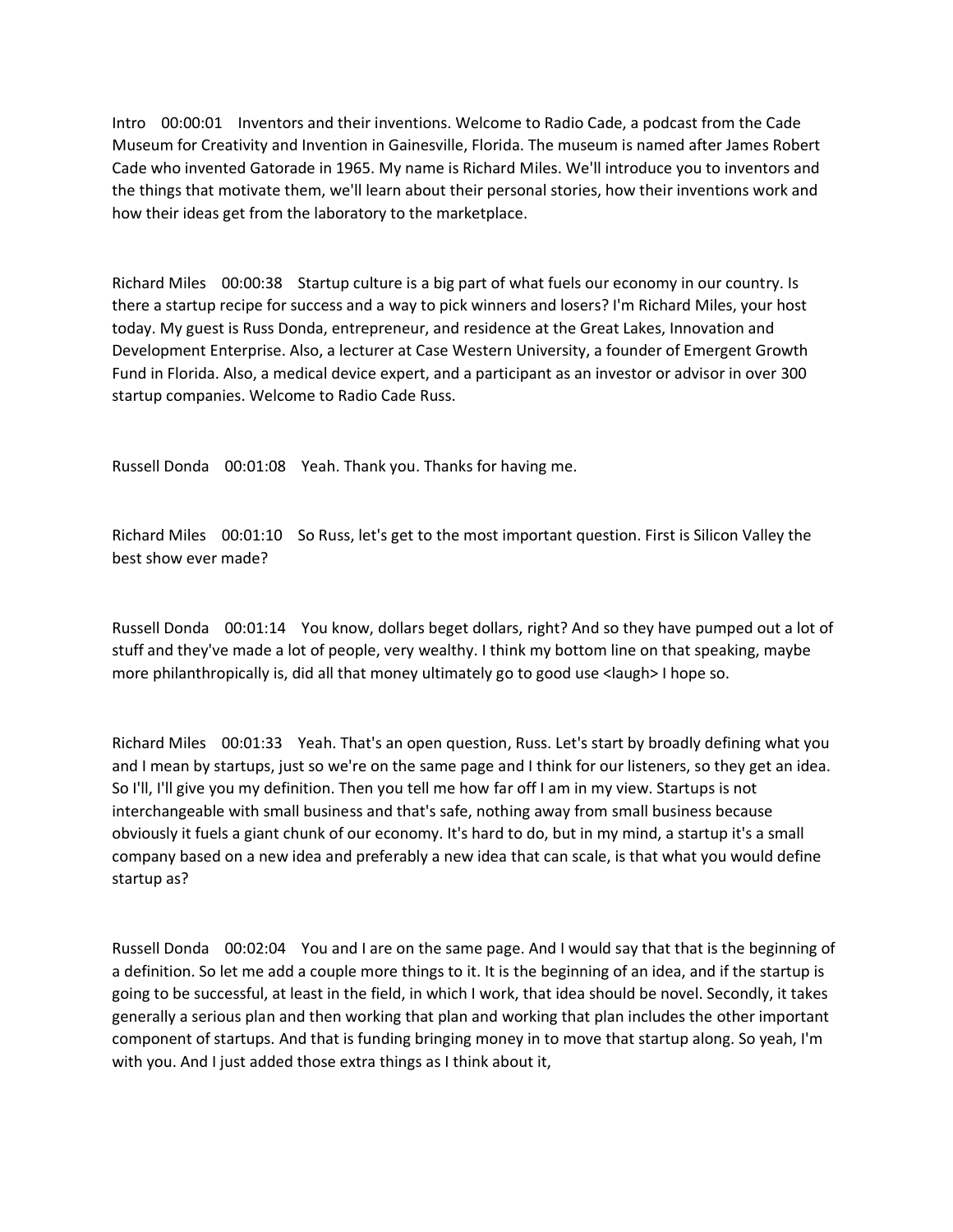Richard Miles 00:02:36 Good definition. I'm perfectly willing to work with that, but let's talk first about the type of people who do this. Seeing on the general level. Most people don't in fact quit their perfectly good corporate jobs to live in their parents' basement and race through other people's money. That's not a natural inclination, but you've seen probably hundreds of different founders and I'm willing to bet that they share some similar traits in terms of personality and character. And again, I know there are exceptions, but if you had to generalize and boil it down to say three or five characteristics, what do you see personally in that founder figure? And I would include in this both successful and unsuccessful founders, are there a common set of personality, characteristics traits that you see?

Russell Donda 00:03:18 I think that there has to be this inherent drive to solve problems or to solve a particular problem. And to believe that, and I'm gonna say, quote, "may" have the solution that drive to say, I've got a problem. And I think I've got a solution, which by the way, is very different than being sure that you have a solution because I've seen too many folks who drink their own Kool-Aid and just refuse to quit when it should quit or to at least pivot. So you have that and you have to be willing to be a risk taker because in the end, when you are doing this kind of endeavor, when you're an entrepreneur in a startup, when it comes to being compensated, you have to look in the mirror. So you have to realize that this is all about what you are going to accomplish, but it's never a one person thing. And that's a huge learning point for many early founders, especially young folks. It's a team effort. Everything requires a team effort. I've never seen anything happen in terms of having to develop an innovation without having that kind of team effort. I mean, if we're looking at attributes, I can tell you that I have seen failure after failure. Not because the idea that was being promulgated was deficient, but because of an inability to adequately convey to communicate the idea, I see that mistake happen all the time. And I see it in presentations routinely.

Richard Miles 00:04:45 One thing that we have noticed in running the Cade Prize and also the Cade Museum as we interact with inventors is like a curiosity or a problem solving. And almost to the person, we we've never seen somebody that starts out. At least I want to get rich. Now that may come later as the product grows and develop. But very few people I think set out to do this sort of as like, this is the way I'm gonna even make a living it's that they're bursting with usually ideas and problem solving. And they've just gotta get it out into the world no matter what the field is. And later on, they do achieve commercial success. Obviously money may come into it big way. I, I think you said it already, but if you don't have somebody that just naturally is always thinking about how do I make a and B go together better or think I've got a better way to do whatever, if that's not a core part of their personality, they're probably not. I'm guessing gonna be a startup founder or have you found something different.

Russell Donda 00:05:39 It is rare to meet with a founder and have their focus on making money from the business. It's rare to experience that at the same time. I think we have to realize that part of what drives these innovations forward is knowing that there's that potential on the other end, when I work with my startups, the entire focus is always on driving toward commercialization. And it's not about selling the company from the start it's about driving toward commercialization and when the time is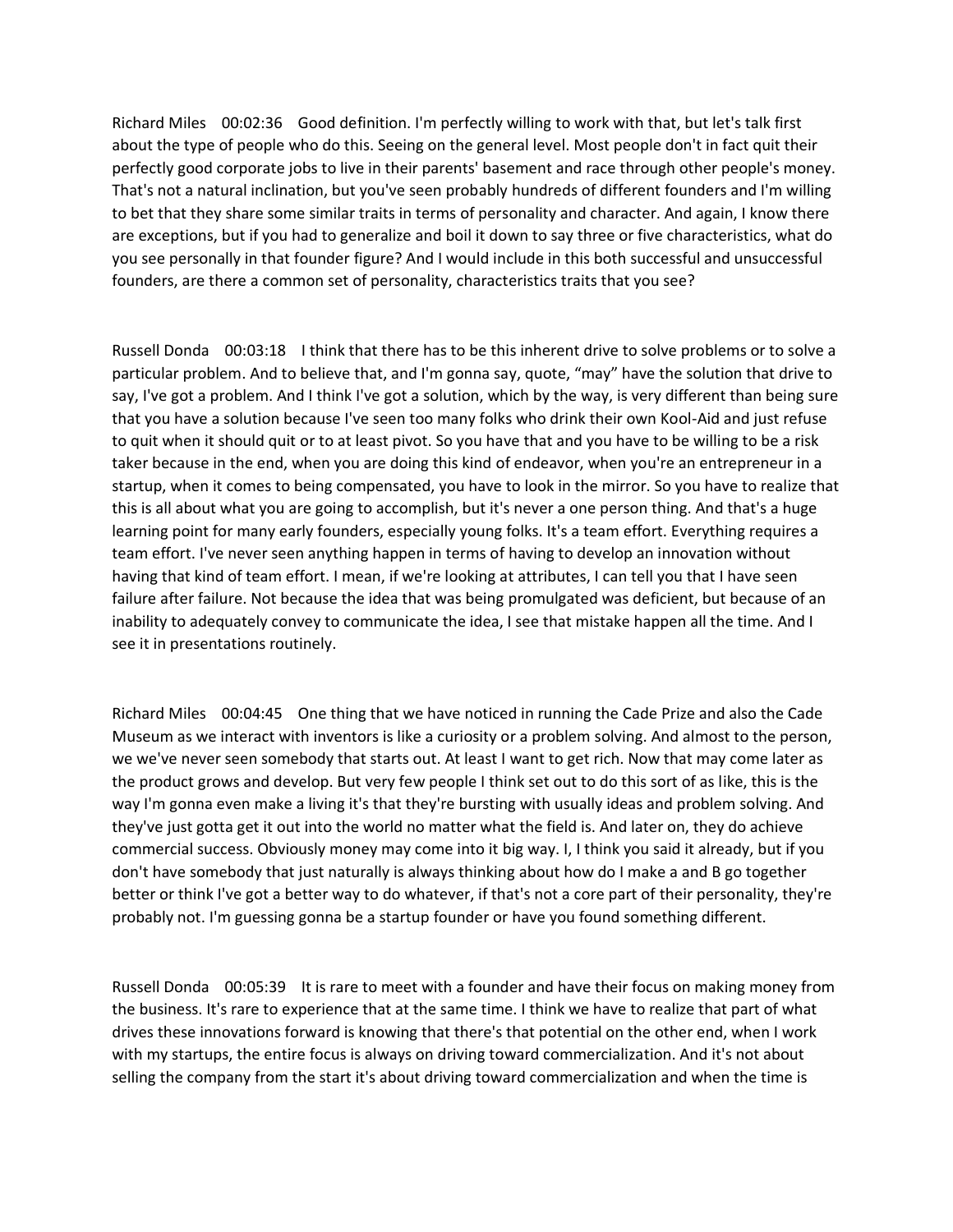right, and we can talk about an acquisition or becoming publicly traded that sort of thing. So yeah, in general, I agree with you.

Richard Miles 00:06:17 When you do talk about finances or that commercialization pass, I'm curious, do you think most of those inventors, even if they're super passionate about idea, do they have a realistic idea of the scale of success it's possible for them or do they all believe they're gonna be the next to Steve Jobs and Bill Gates or are there expectations a little bit more realistic in terms of what commercialization success could mean for them?

Russell Donda 00:06:39 The folks I work with are, are all folks that are less seasoned, right? So it's not like I'm sitting in meetings, although I am on a board with a seasoned group, but it's not like I sit in these meetings with folks that have a lot of experience. So because of their inexperience, they're not able to really think about the scale and what a liquidity event may look like. They have to be taught that they have to be taught that. And there's a process that we look at in that sort of thing.

Richard Miles 00:07:08 Describe for the listeners what your typical day or week is like your director of an incubator. I presume a lot of people come in are doing advanced research that they're not just starting out in terms of their idea. They've probably been thinking about or developing for a while. What sort of things do they need for can computer give them that they don't have?

Russell Donda 00:07:27 So I'm an entrepreneur and resident for glide in the innovation fund. And we do have an incubator there, although I'm not director of the incubator. So, I, I serve as the entrepreneur in resident. So, I'm actually the boots on the ground in working with these folks. And the question is what is a typical day and week? It is typically filled with meetings where I'm either meeting new founders that are seeking funds from the innovation foundation. For example, we have A grants 25 to 50,000 and then B's up to 125,000. And that's four times a year. So, I'm meeting with startups that are always saying they want to apply. So, I engage them, and I go through the process of how I can help them. I have a particular slide order that I think is appropriate to use for investors. And so, there's that process now, whether or not I meet again with those folks, it's up to them. If I think they've got something really hot, then I will certainly pursue them and say, listen, we need meet again. Then the other meetings are meetings for startups that I've continued to work with on an ongoing basis, helping them through the various stages of their commercialization, either as just an advisor or as an active board member.

Richard Miles 00:08:38 Why don't we talk about that a little bit more in detail because my limited experience of doing this is that the problem isn't so much weeding out bad ideas, cause you tend to get very few, truly bad or completely unworkable ideas on the face of it. It's more that okay. They all look interesting and there's usually something to back it up. There might be a prototype. There might be some promising work in the lab, but the holy grail, I guess, for investors or for VC firms, is that at that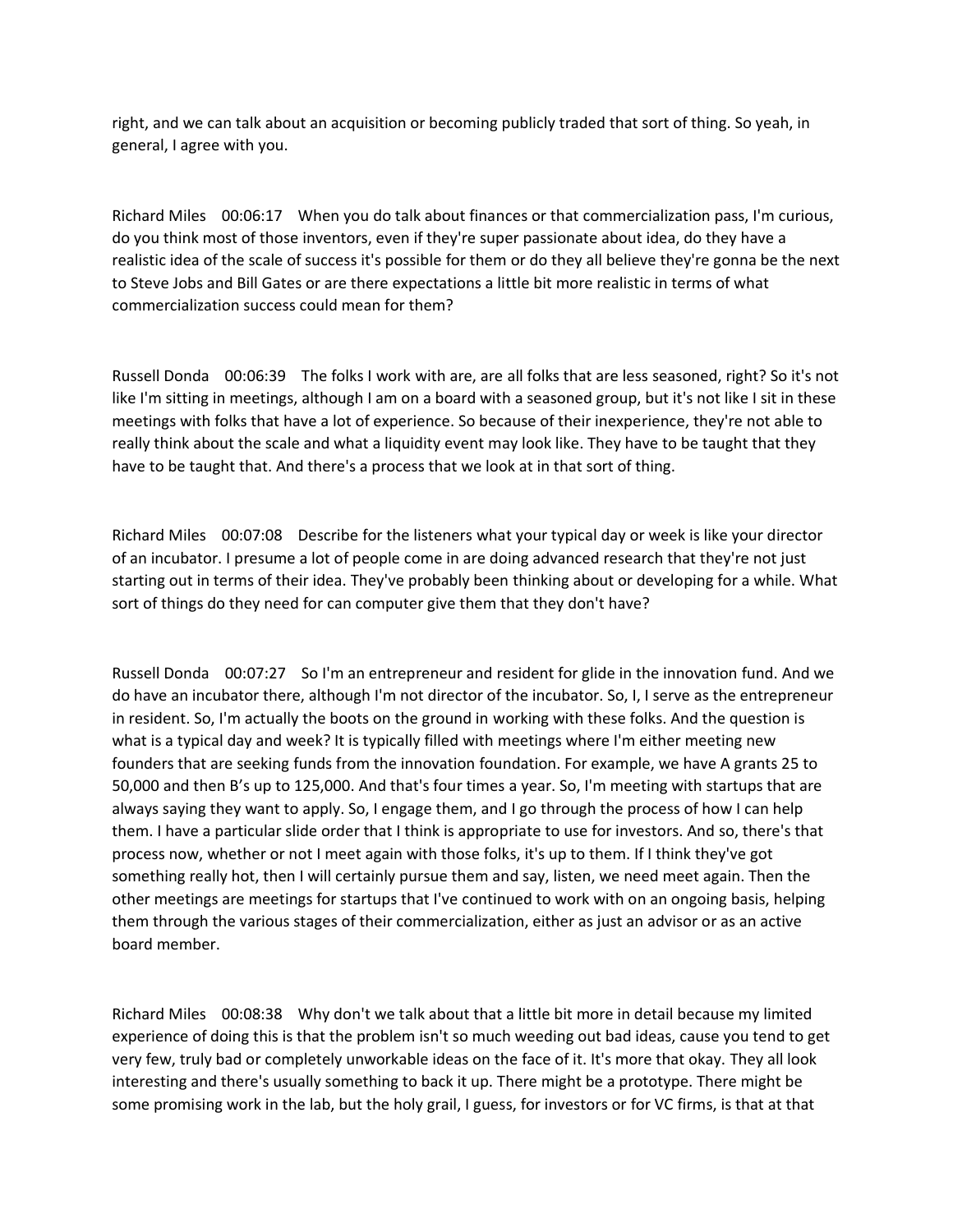stage, is there a rule of thumb in terms of initial metrics, initial vetting that you take a look at a founder or proposal and think like, okay, four outta five of these look really good or not, that would separate them from the pack in terms of how do you decide, like you said, some of them you spend more time with than others or you might not even do a second meeting. What are the things that you decide, okay, this is definitely worth a second or a third meeting when you see them.

Russell Donda 00:09:31 So it's a good question. And I think I've got a pretty good answer for it. So I started off with the consulting business back before there was regeneration technologies and, and my consulting business was called Strategies 2000 and I was working with startups and scientists, other inventors back then, and then met Jamie, Jamie Grooms and ultimately ended Strategies 2000 and became a co-founder of generation technologies. So I did all that. And then I was part of a handful of startups. And then probably I really took a deep dive into being an entrepreneur and residence for the last 10 or 11 years. And for all of this background experience I put together what I think are the five fundamentals, the five keys that every startup has to address in order to work toward success. Number one is in this, you would be shocked at how many startups blow it on this first one.

Russell Donda 00:10:25 Tell me about your IP. Tell me about your prior art search. And you would be shocked at how many people have not done a prior art search. How many people end up filing superfluous patent applications. And listen, I'm not gonna take anything away from patent attorneys, but it's not the patent attorney's job to determine if there's a business based on these claims or a product that can be sold. So there's a real problem with IP. So you've got to understand if you are infringing others, I've had so many people that are already infringing, but the startup idea. So you've gotta understand if you're infringing, you've gotta understand if what you have is patentable. Number two is how does that parlay into a competitive advantage? And I say that because just as many people don't understand how claims give you the protection to make a product is that product that you're protected on actually gonna give you a competitive advantage in the marketplace.

Russell Donda 00:11:25 So we don't have time for examples there, but that's the second thing. Now what we're seeing in the United States is just a mushrooming of IT based app kind of startups. So many of those, there's nothing there that you can actually get a patent on, but yet we still see investors putting money into those things. So you still have to show that you've got some kind of competitive advantage. All right, that's true. Number three is how large is the market in which you're playing. If this is going to be a VC play. So if you're gonna have to raise more than 10 million and it's gonna be a VC play, the VCs wanna see a market of at least 500 million a year. If you're dealing with private angels, maybe you could get by with a couple hundred million a year, if you really have a strong, competitive advantage.

Russell Donda 00:12:09 So that's three, the size, the market, it's gotta be a good size market. Number four is, and this is really crucial. And this is one of the most time consuming parts for the startups to undertake. And that is what is your task and your timeline to get this innovation commercialized? What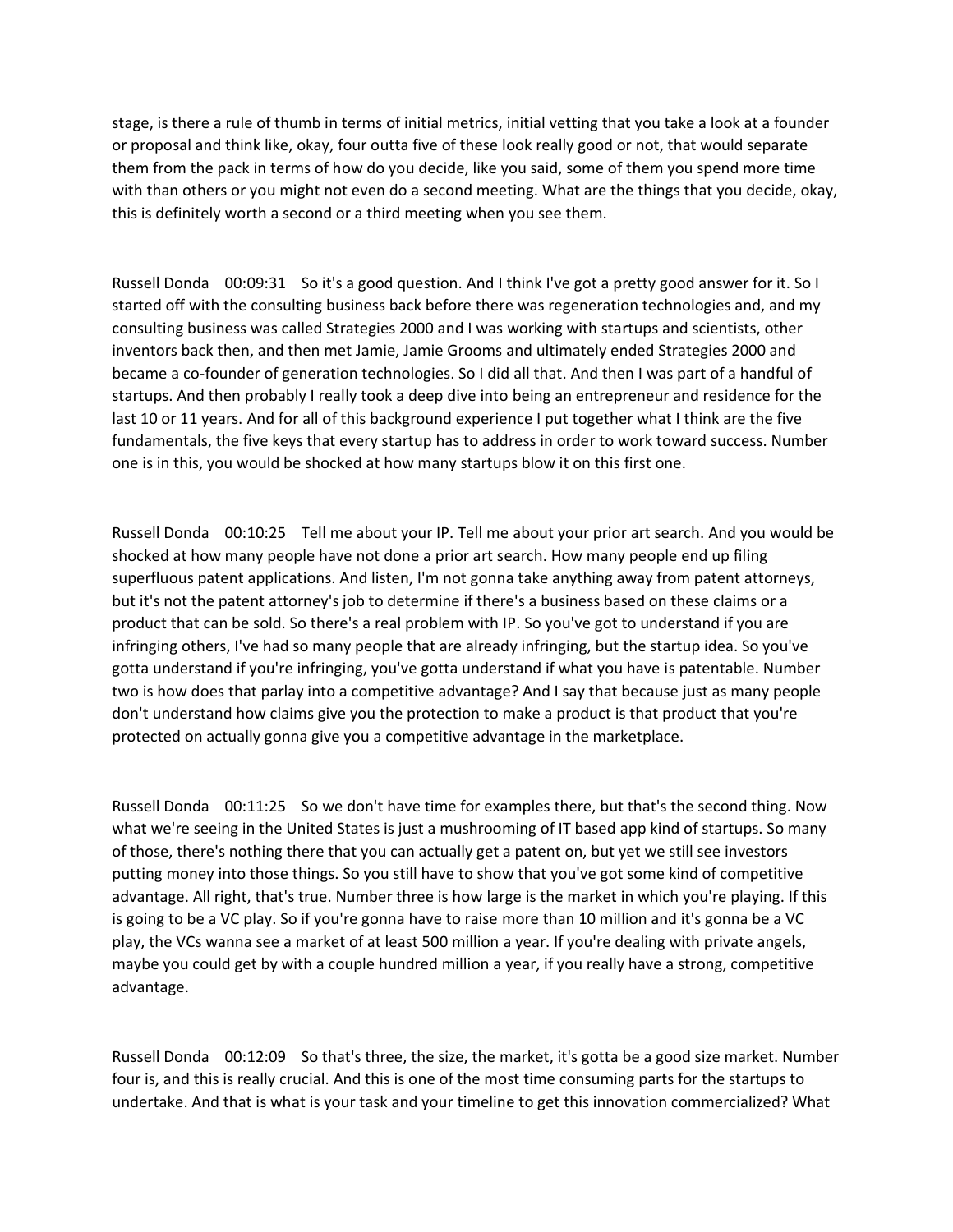are the tasks you need to accomplish? What are the milestones? How long is it gonna take and how much money is it going to take to get to each of those milestones? So in one slide, I have a snapshot of where the business has been, what it's gotta do, where it's going and how much money it takes. That's the fourth key. The fifth key applies to devices, not to software, but it's the unit manufacturing cost. Can you make this at a price which gives you high gross margins, and yet you can sell it, be competitive in the market. So those are the five keys that I look at all the time. And I gotta tell you, it usually stops writing their first or second one. And then they have homework to do.

Richard Miles 00:13:06 That. Sound very familiar from the judging process that we've used in the prize. And what strikes me too, is that a lot of the people with those great ideas, for instance, engineering professor or a biology professor, this is a totally different world for them. They're not used to thinking in terms of unit production cost. They're not thinking terms of how big is the market because their world is. I do research. I publish, I talk about what I've published at conferences. And then I get a grant. I do some more research. That's their world. So what for you is fairly common sense. I imagine for some of your clients, as you said, they come in and this is like, they haven't even thought about it, or they're not even aware that someone else may be doing this work. And I saw you wrote someplace that one of the best early indicators is how open they're to advice, right? Because if they understand this about themselves, they understand they've got these shortcomings in terms of their knowledge base. And they go find somebody, whether it's an advisor or board member, then maybe they can get through that initial desert. So to speak. How often is the case that you find very talented, brilliant people come in and say, I can do this all by myself,

Russell Donda 00:14:12 Probably more than I like to see. And I think I'm generally able to convince the majority of them that this is gonna have to be a team effort, that they're gonna have to loosen their clenched fist and take that equity and share that. And that there's really gonna be nothing more valuable than building that team and everybody pulling together. So I see it, I think by and large, I'm able to talk people out of it, but there are some people that you cannot change their minds.

Richard Miles 00:14:40 What is it that they're afraid of or are they afraid of something or are they just overconfident in their own ability to figure this out? One thing that we've encountered is often you've done with people who have always been the smartest person in the room. They're a brilliant physicists. They're a brilliant engineer. They've always been their top of their class. And they underestimate just how complicated or rather unpredictable that path to market can be. Do you find that as well?

Russell Donda 00:15:04 Yeah, I do find that, but generally I'm able to kind of shed light on some of the daunting tasks that lie ahead. I mean, even just explaining those five keys <laugh> right. I mean, because when you do that task and timeline, as an example, you really need engineers with you, right? Because they're the ones who really understand some of the activities that need to be undertaken to build something, to move something along. But I think that generally we're able to convey this by and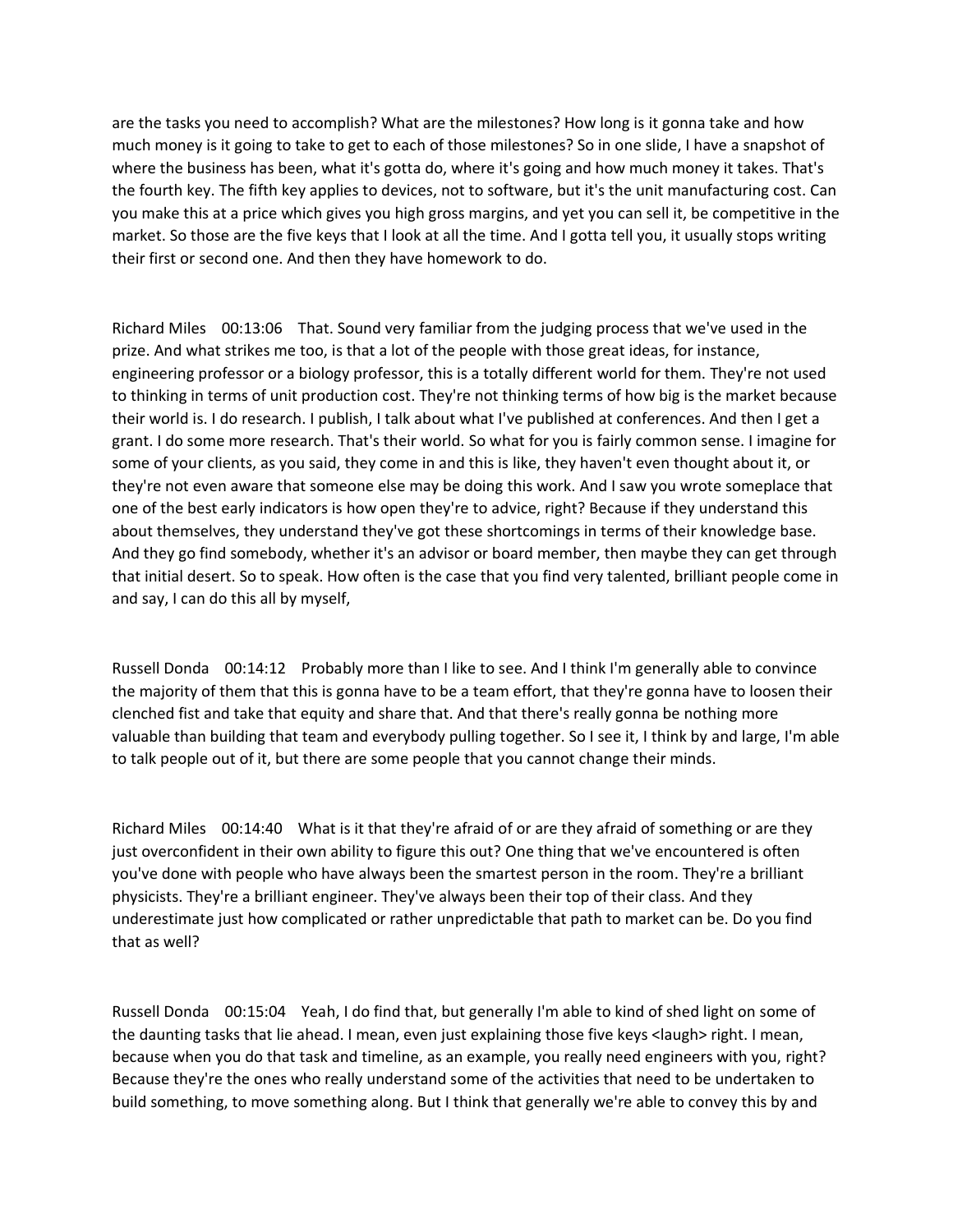large to folks that this is daunting and that we're gonna need a team. Even if they're just contractors for now, we're going to need that and then build into that. So I probably don't work with people that won't open up to that. Right.

Richard Miles 00:15:43 It sounds like you have a very compelling, tough love speech, right? For the initial inventor who decides, okay, maybe I do need some help here.

Russell Donda 00:15:49 I'm pretty blunt. I've been accused of that many times. And what I tell him is I'm telling you though my opinion, it's just my opinion, but I'm gonna tell you what I think. So you're not gonna hear from someone else that I was thinking something else about you. When you hear me, that's really me.

Richard Miles 00:16:04 You get the original version. Let's fast forward, just a little bit in the timeline. Let's say somebody comes in a company they've done all these five steps. Let's say they're year, 18 months into it. And then they struggle. And this happens a lot, right? Where the startup makes an initially promising start and then they hit a rough patch. Have you been able to isolate or could you isolate maybe the top three reasons why a startup that has a successful launch fails say two or three years into their venture?

Russell Donda 00:16:28 Are you talking failure while they're still in the development stage?

Richard Miles 00:16:31 Pre-market right. They're not actually selling product yet, but let's say they just fall way short of raising the capital they needed. And then the founders part ways are just give up.

Russell Donda 00:16:40 Yeah. I think there are two major issues there that complicate that one is not being able to get the money that you need. That's probably the biggest single thing. And the second thing is not having the right people. So when you have both of those, you are golden generally speaking. And to me, it is really quite amazing to see how companies propel themselves when they bring in the right folks. And I will tell you that those right folks include not mentors and trusted advisors, but it includes a trusted board that's seasoned with startups and that can really offer you strategic input. And my opinion, that's one of the earlier things that every startup should do on that board.

Richard Miles 00:17:22 You know, I spent most of my career in, in government Russ. And so one of the things that surprised me when I started interacting with people in the startup world was the speed at which people come in and go out of these small micro companies. And part of it was like the life from the godfathers, not personal as business, right? If you have somebody who's either not right or underperforming, you cannot afford to keep them one more day or one more week than is necessary, where in government that person can stay for 20 years, but in a startup culture, sometimes it's just not a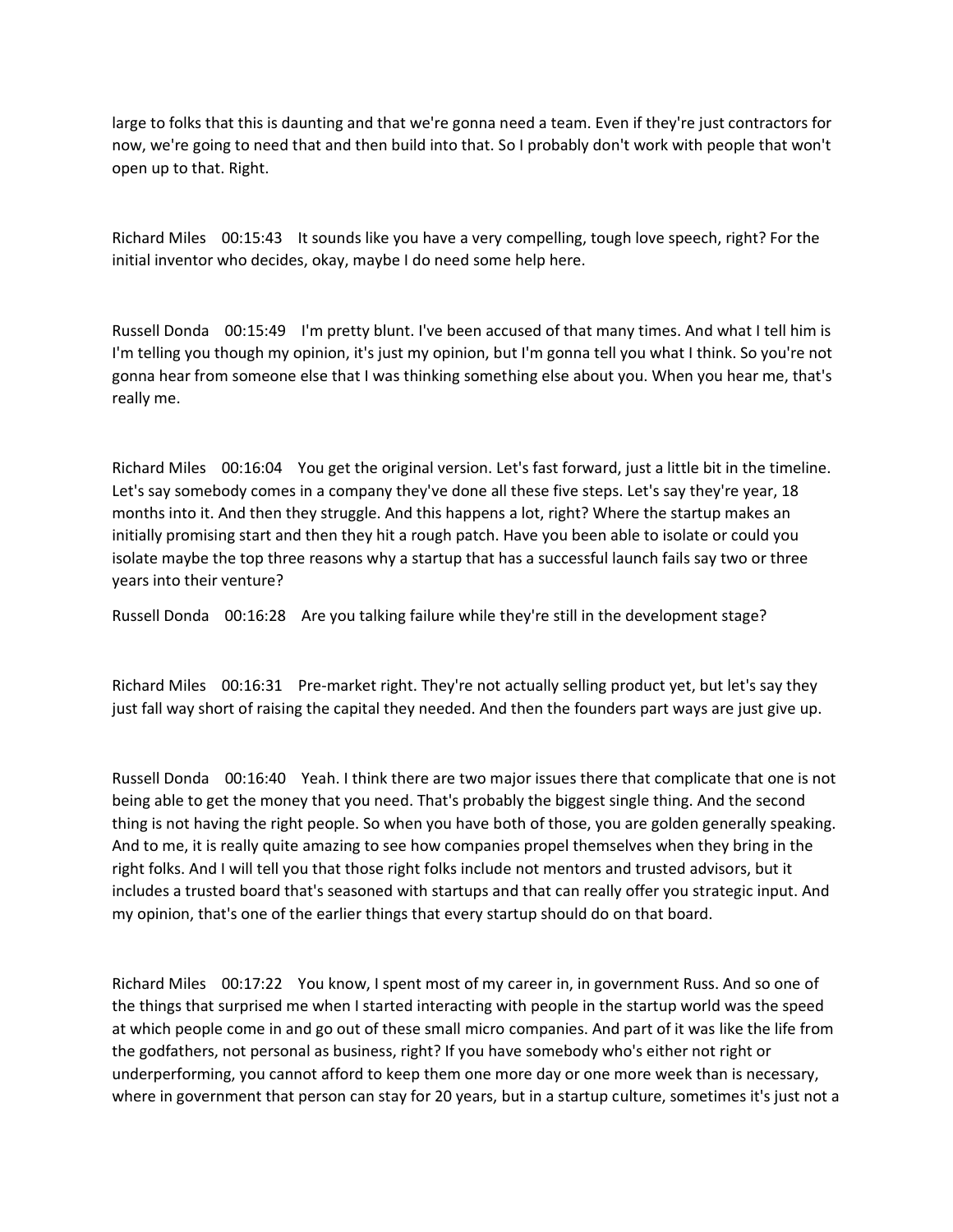fit for that particular culture. And they know it, you know it, and they gotta go. And that happens within days or weeks, as I said, rather than years usually.

Russell Donda 00:17:57 Yeah. And that also leads to a sidebar. And that is the importance of when you're laying out your cap table in your incentives, to be sure that things are based on vesting structure so that someone doesn't get all this ownership and then they're gone, but to vest their ownership over a period of time or based on milestones.

Richard Miles 00:18:15 Right. No, that's a very good point. Let's switch now and talk to the context, or I guess the environment in which startups are created and fostered and thrive, obviously nothing happens in a vacuum. There are other players sort of background structure. What are some of the things in your view that government, or at least, uh, maybe even the broader business community can do. Let's start maybe with the local or state level, let's leave the federal level out of it for the moment. What are sort of things that a city or a state would do if they wanted to see or encourage the development of startup companies.

Russell Donda 00:18:47 That's really a deep subject. It's a great subject to really spend some time talking about. I'm gonna get real fundamental here. You generally have people that are quite open to ideas and are able to think creatively. And you also have people that are not so open and tend to do things as they've always been done in order to have a startup culture, to have a region that is rich in startups. You really need to have a preponderance of people that are not, not closed down and just want to keep doing things the way they've always been done. But you want people who are gonna be open-minded and get excited about solving problems. So you need that kind of people. And you know, I don't want to use the term young people, but we have all of these college age, college grads up their thirties, a lot of folks like this starting businesses.

Russell Donda 00:19:44 So they need to be in a culture that then supports that openness. It is important to have institutions of higher learning or research labs that have a good process in place for releasing innovation into the community, for development, where I am we have, and I'm not gonna name it, but we have a big federal lab and that federal lab does not have a conflict of interest policy so that it's scientists can create startups. It's really sad. Now, maybe it's unusual for a federal lab. I don't know, but all of our universities here have policies and they put out any number of companies, but it's one thing to have a, a faculty member with an idea. It's another thing to be able to match that up with someone who wants to then turn that into a business. Those are the people that you wanna be attracting. There are really younger folks. Obviously, you can attract a certain amount of seasoned people, and that's a good thing too. So, you gotta have policies in place that younger folks are happy with. If you're putting things in place that turn off that crowd, you're gonna stifle your growth, I think.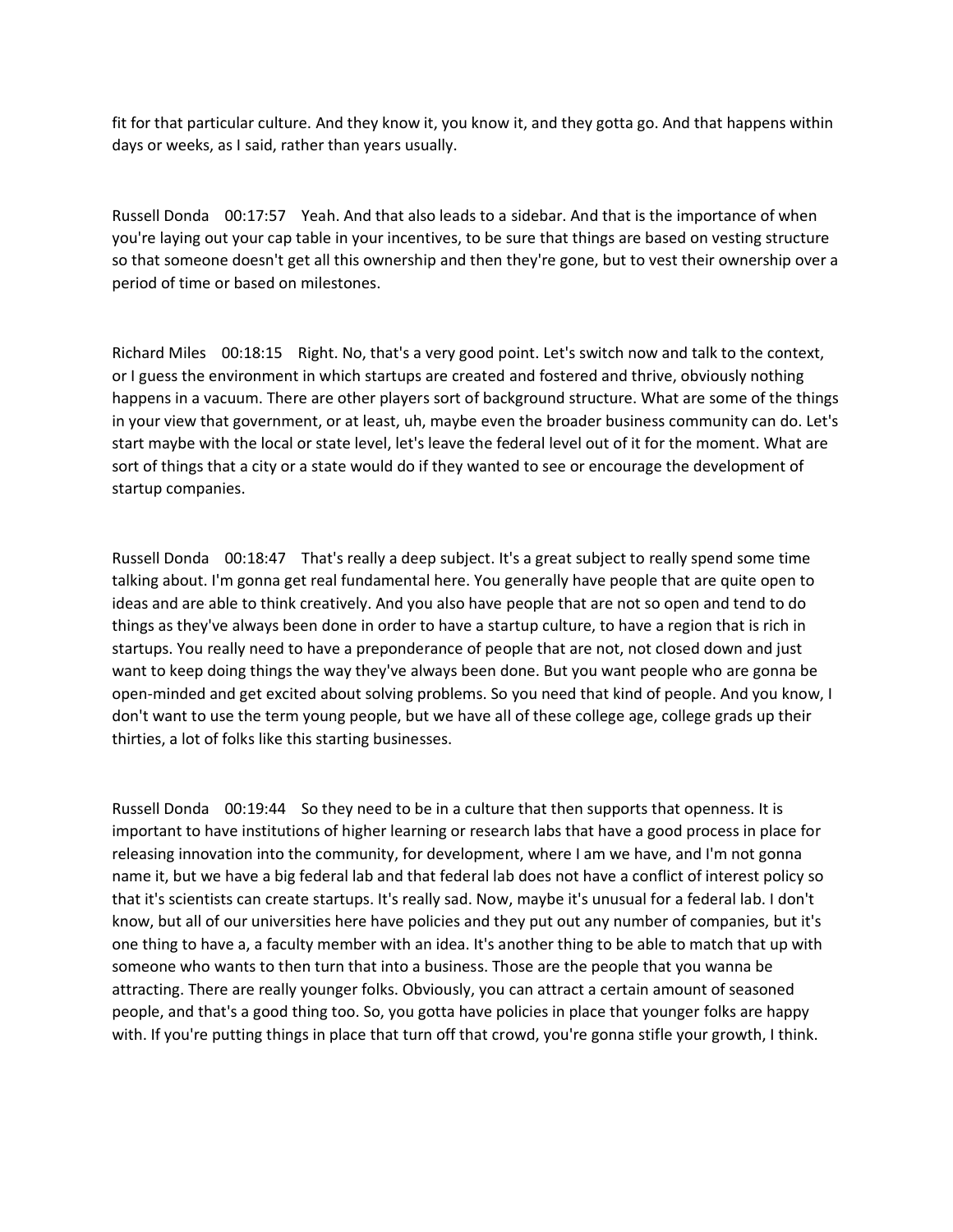Richard Miles 00:20:51 Excellent point. I think a lot of people are under the mission impression. Probably a lot of city governments is like, well, all we have to do is say, give a tax incentive or free land or something like that. And we'll attract these innovative companies or startups, but you really put your fingerprints an ecosystem. I think of one creative people, but then also you have to have probably more people like you, Russ, and that they've got the experience to mentor or give advice to those creative people, to channel their energies in a productive direction. And then ultimately you've gotta have capital, right? So, you've gotta have enough people willing to invest either VCs or private equity or other angel investors. So that once you do have an idea, it's often running, they can actually start to grow. And some of the experiences that we've seen is that you might have two or three of those things. So, you might have creative people and you've got mentoring, but then you run outta money or the companies run outta money. And they're the ones that move to Silicon Valley, or they're the ones that move to somewhere else where they can get that constellation. And that's where I think maybe a lot of cities might lose out, but of course they've gotta have the first two to begin with right before they even get to the money part.

Russell Donda 00:21:57 One of the important parts about the money is for example, the innovation fund and the Cade funding is that, that early money that allows you to validate what you're doing, such that you reduce the risk for the next round of investors, I think is really key to engendering that kind of startup culture. We've got it here. This is in Cleveland and a Northeast Ohio area. We have the innovation fund and it has, I don't know the count now, but hundreds of startups it's spun out that have gone on to raise hundreds of millions of dollars. You've gotta have that early funding. So, the service that you are providing through the Cade fund to my way of thinking is really crucial as a first step in that process. But then it does take a whole ecosystem.

Richard Miles 00:22:47 Yeah, you're absolutely right. And that's one of the things that we really are pleased about with the Cade Prize or things like the Cade Prize is we recognize that sometimes there's early days say don't need much, but they do need something. They need to hire somebody or they need to make a prototype or they need to file for a patent. And if they don't have even a little bit of money, they're gonna languish or go very, very slowly Russ, one more thing. We always like to wrap up these interviews, we're talking about the person themselves. So let's talk about a little bit, Russ Donda. Tell us what were you like as a kid? Were you the first guy on your street with a lemonade stand or a bunch of lemonade stands? Did you own a fleet of lawnmowers in your neighborhood? Were there early indications early in your life that you would get into the entrepreneur arena?

Russell Donda 00:23:25 Yeah. I didn't know it at the time, but now reflecting on it, I was quite an arguer. If you told me something and I didn't agree with it, you would hear from me honor. In fact, I got in trouble in school. They had to have parent teacher conferences say he's arguing too much with the teacher. And I remember you're gonna laugh at this one. I shouldn't even tell this, but I remember I was six months old, and I remember being in the crib and I remember looking at the side rail and I remember thinking, why is this holding me in here? And I climbed out and down the stairs, but I was fortunate to grow up in a relatively rural area outside of Cleveland, half an hour outta Cleveland here in countryside.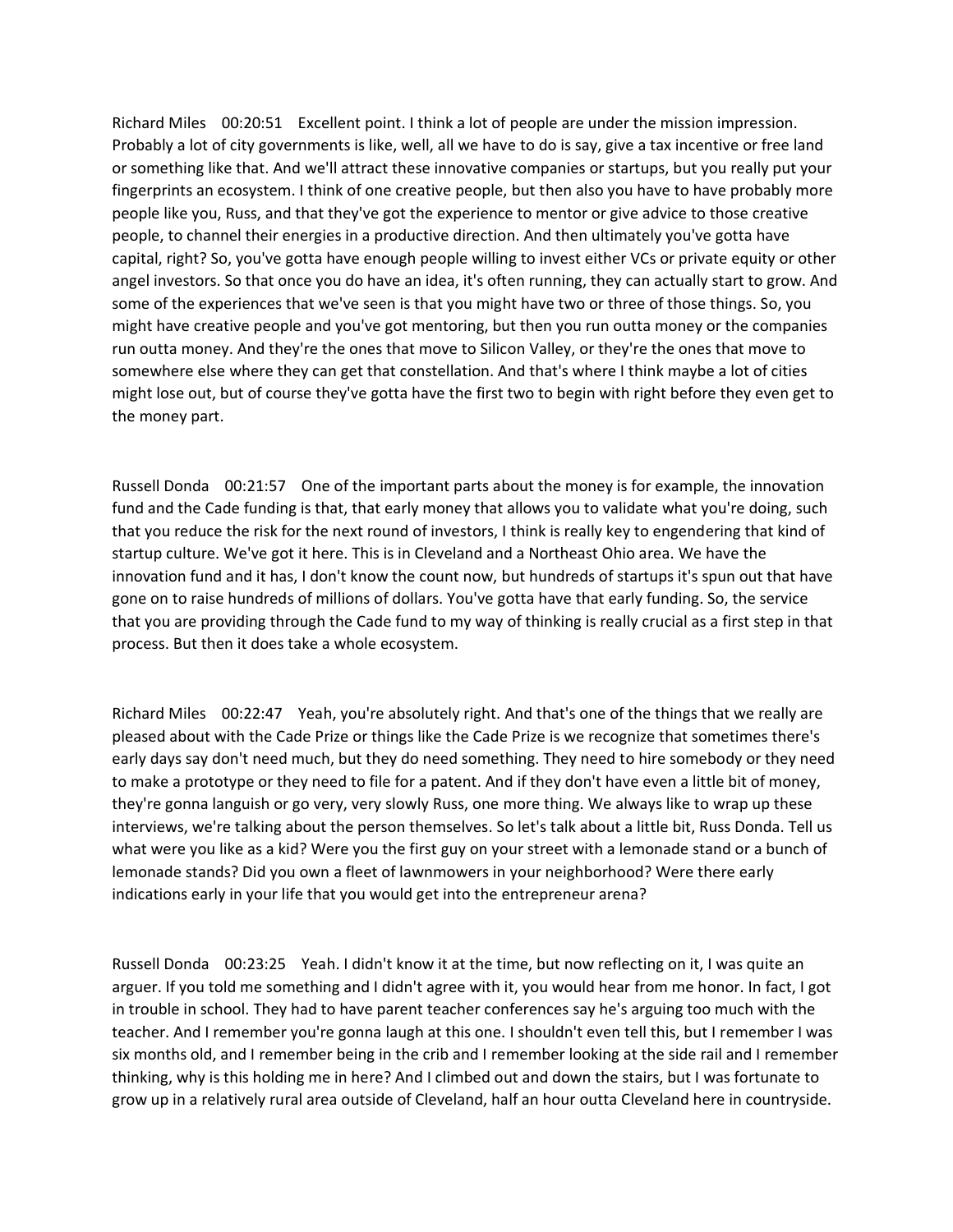And so, I've always been exposed to nature. And so, I was self-taught, did a considerable amount of reading in the sciences with nature. And so I actually was on a track for that in my undergrad and switched to business for reasons I, I won't get into, but switch to business. And, uh, now in my life, I get to work with that science, and I get to work with such bright people. And then I bring in the business side of it. So, it's almost as if a lot of what I did as a youngster has come full circle and I feel pretty blessed to be in this position.

Richard Miles 00:24:36 Did any of this run in the family, did either of your parents, were they business owners or in the business arena?

Russell Donda 00:24:42 No, they were not, but they were always, they questioned a lot or I wouldn't call 'em, but this city policy, this government policy, this opinion, they questioned a lot. My father was probably like people that, you know, or have known when I would work with my father alongside him on a car or a tractor or whatever. And there was a problem. He would always say, there's a way to figure this out. And he would use divergent reasoning a lot of times. And you could tell it was divergent reasoning when you looked at the fix < laugh>, but, um, but he fixed it. And I learned early on that there's always a solution. There's always a way to do something. So that's kind of my background.

Richard Miles 00:25:22 <laugh>, that's a great story. I remember reading a book, a great book called Shop Class as Soulcraft. It probably came out at least 10 years ago, a guy named Matthew Crawford. One of the things he talks about was one of the downsides of devices getting more sophisticated or less maintenance required. Take an automobile for instance, right? Whereas before the average person would have to know how to get under the hood and do basic things, change the oil, set the point, the fan belt, water spark plugs, whatever. Everyone kind of knew that some knew a better net. And now you lift up the hood of your car and you can't touch any of that stuff.

Russell Donda 00:25:56 <laugh> I know I don't like that. <laugh>

Richard Miles 00:25:59 So even if you want it to be a problem solver in an everyday way, in that fashion, the nature of sort of modern products, modern devices, you can't open them. You literally cannot open them like your iPhone, right? I guess now we'll be able to fix our own iPhones eventually. Right? I just read somewhere, but otherwise you can't do your own tinkering. And that part of his argument was saying this inability to have the chance to problem solve makes us all less problem solvers, right? Because we're just used to someone else figuring out whatever it is. I thought it was an interesting thesis.